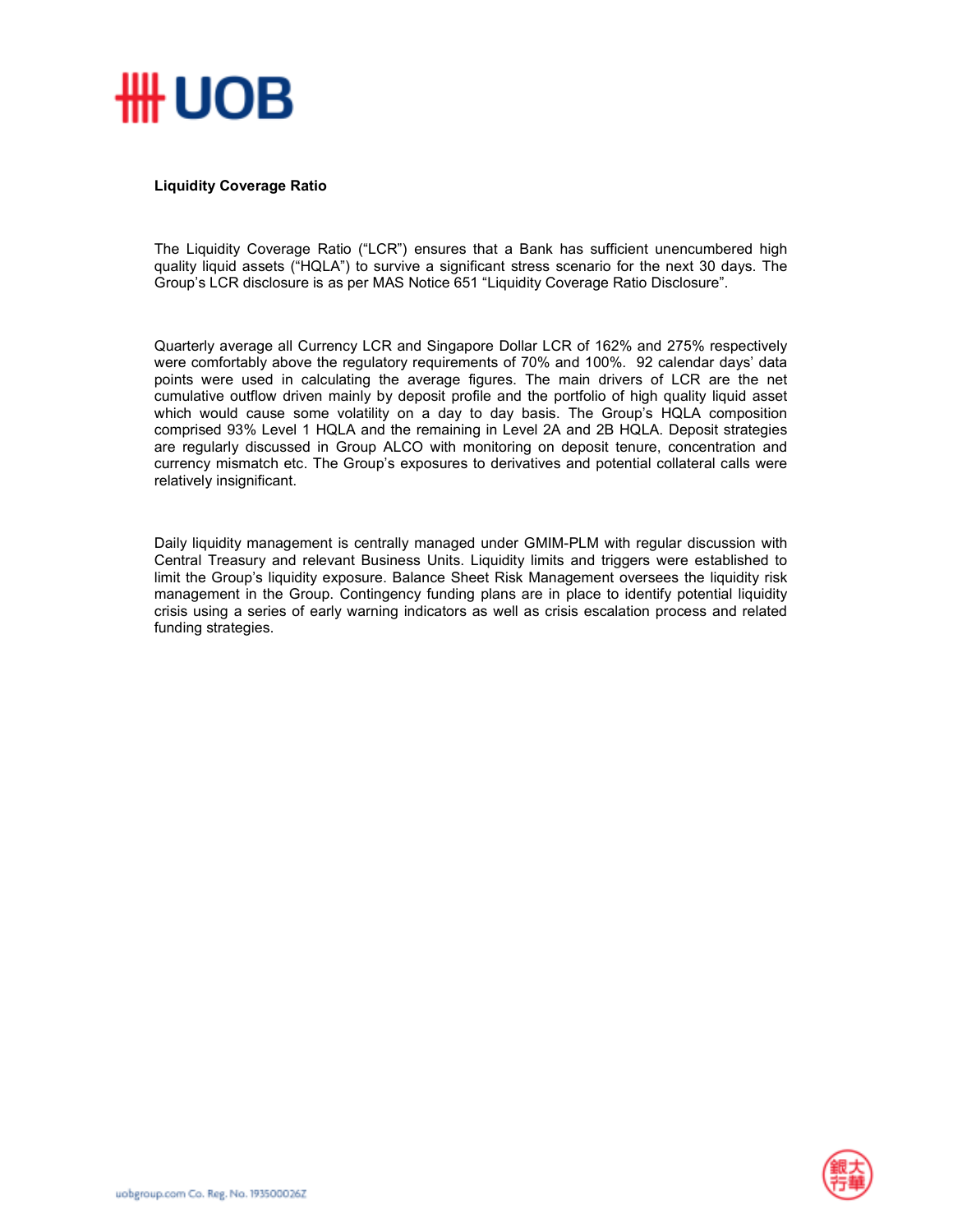

## **GROUP ALL CURRENCY LCR for 4Q2016**

|                     | (In SGD'm)                                                                                 | <b>Total Unweighted Value</b><br>Average | <b>Total Weighted Value</b><br>Average |  |  |
|---------------------|--------------------------------------------------------------------------------------------|------------------------------------------|----------------------------------------|--|--|
|                     | <b>HIGH-QUALITY LIQUID ASSETS</b>                                                          |                                          |                                        |  |  |
| $\vert$ 1           | Total high-quality liquid assests (HQLA)                                                   |                                          | 43,883                                 |  |  |
|                     | <b>CASH OUTFLOWS</b>                                                                       |                                          |                                        |  |  |
| $\overline{2}$      | Retail deposits and deposits from small business<br>customers, of which:                   | 102,089                                  | 8,984                                  |  |  |
| 3                   | Stable deposits                                                                            | 20,390                                   | 1,019                                  |  |  |
| 4                   | Less stable deposits                                                                       | 81,699                                   | 7,964                                  |  |  |
| $5\overline{5}$     | Unsecured wholesale funding, of which:                                                     | 90,622                                   | 47,029                                 |  |  |
| $6\phantom{.}6$     | Operational deposits (all counterparties) and deposits in<br>networks of cooperative banks | 14,769                                   | 3,485                                  |  |  |
| 7                   | Non-operational deposits (all counterparties)                                              | 72,265                                   | 39,956                                 |  |  |
| $\boldsymbol{8}$    | Unsecured debt                                                                             | 3,588                                    | 3,588                                  |  |  |
| 9                   | Secured wholesale funding                                                                  |                                          | 184                                    |  |  |
| 10                  | Additional requirements, of which:                                                         | 32,283                                   | 6,326                                  |  |  |
| 11                  | Outflows related to derivative exposures and other<br>collateral requirements              | 3,417                                    | 2,692                                  |  |  |
| 12                  | Outflows related to loss of funding on debt products                                       |                                          |                                        |  |  |
| 13                  | Credit and liquidity facilities                                                            | 28,865                                   | 3,633                                  |  |  |
| 14                  | Other contractual funding obligations                                                      | 3,226                                    | 3,226                                  |  |  |
| 15                  | Other contingent funding obligations                                                       | 11,845                                   | 559                                    |  |  |
| 16                  | <b>TOTAL CASH OUTFLOWS</b>                                                                 |                                          | 66,307                                 |  |  |
| <b>CASH INFLOWS</b> |                                                                                            |                                          |                                        |  |  |
| 17                  | Secured lending (eg reverse repos)                                                         | 7,145                                    | 3,442                                  |  |  |
| 18                  | Inflows from fully performing exposures                                                    | 42,087                                   | 31,321                                 |  |  |
| 19                  | Other cash inflows                                                                         | 4,985                                    | 4,222                                  |  |  |
| 20                  | <b>TOTAL CASH INFLOWS</b>                                                                  | 54,217                                   | 38,985                                 |  |  |
|                     |                                                                                            |                                          | Total Adjusted Value                   |  |  |

|    |                                     | <b>Total Adjusted Value</b> |
|----|-------------------------------------|-----------------------------|
| 21 | <b>TOTAL HQLA</b>                   | 43,883                      |
| 22 | <b>TOTAL NET CASH OUTFLOWS</b>      | 27,322                      |
| 23 | <b>LIQUIDITY COVERAGE RATIO (%)</b> | 162                         |